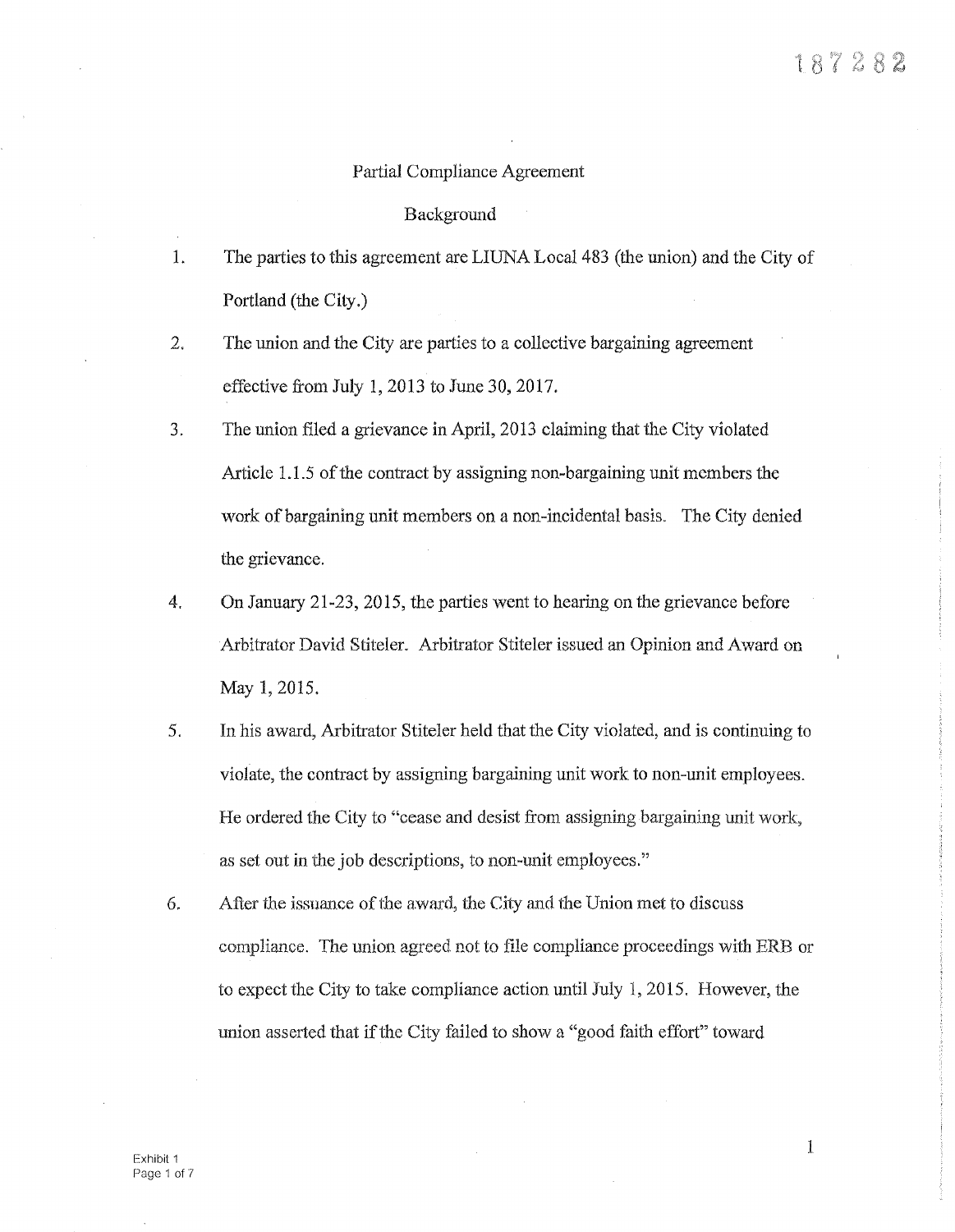compliance by July 1, the union would file a ULP that the City was failing to comply with the award.

7. The parties met on several occasions in June and July, 2015. They agreed that the City would take the following first steps toward compliance with the order.

# Agreement

8. Retroactive to July 1, 2015, the City will make the total conversion of 12 Permanent F/T, 30 Permanent P/T, 19 Permanent P/T, and 25 FTE Schedule B Limited Term positions listed on the "Summary of Hours for Compliance Demand." The summary is attached as Exhibit A and is fully incorporated by this reference. These will be LIUNA Local 483 bargaining unit positions paid under the contract and entitled to all rights and benefits pertinent thereto. Both parties understand that the City will make initial temporary appointments for all the positions listed in this paragraph, but the City will not go through the civil service process for those positions that are limited term only. For purposes of healthcare eligibility under Article 15.2.1 of the parties CBA, the date of hire shall be considered July 1, 2015, and all other benefits shall be retroactive to July 1, 2015. The City will issue a supplemental paycheck for the difference in wages between the amount that the employee earned as a casual employee and the amount the employee would have earned at the converted hours and wages rate as a bargaining unit member for the same work perfonned, including any union dues deductions required by the CBA. For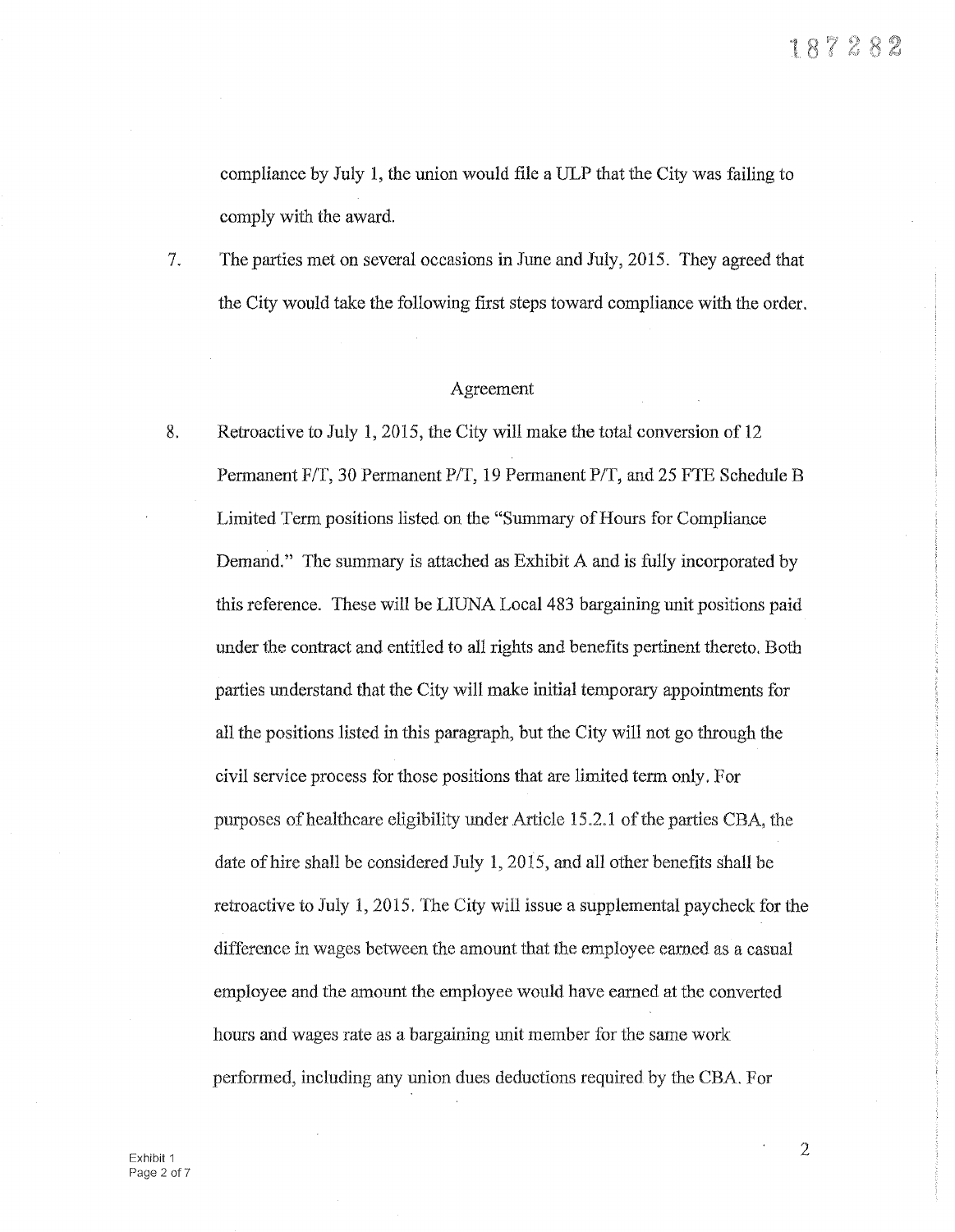example, if a person worked as a casual employee customer service representative II for 10 hours per week in July and as a casual employee personal trainer for 10 hours in July, and is then converted to a bargaining unit position as a customer service representative II half-time under this Agreement, then the employee shall receive 10 hours of bargaining unit pay per week, plus the difference in wages for the 10 hours of casual customer service representative II work and the bargaining unit work rate of pay.

- 9. 'The City has represented that the approximate cost of this conversion is \$2,355,443.01. The union specifically relies upon this statement in the execution of this agreement. By signing this agreement, the City agrees that it will maintain the above funding which is for the 2015-2016 budget year. Notwithstanding the above, the City retains the right to alter individual FTE, e.g. to take two .5 FTE and create **1** FTE at its sole and exclusive discretion, provided that the total FTE remains in place per this agreement.
- 9. The City will cease using casuals for Customer Service Rep IIs, Preschool teachers, and Assistant Pool managers effective July 1, 2015, or in any event no later than August **1,** 2015.
- 10. The City will create three FTE limited term positions into bargaining unit positions to cover bargaining unit work that had been performed by Camp Director.
- 11. The City will meet with the union between August **1,** 2015 and December **1,**  2015 to agree upon further additions which may be required by the arbitration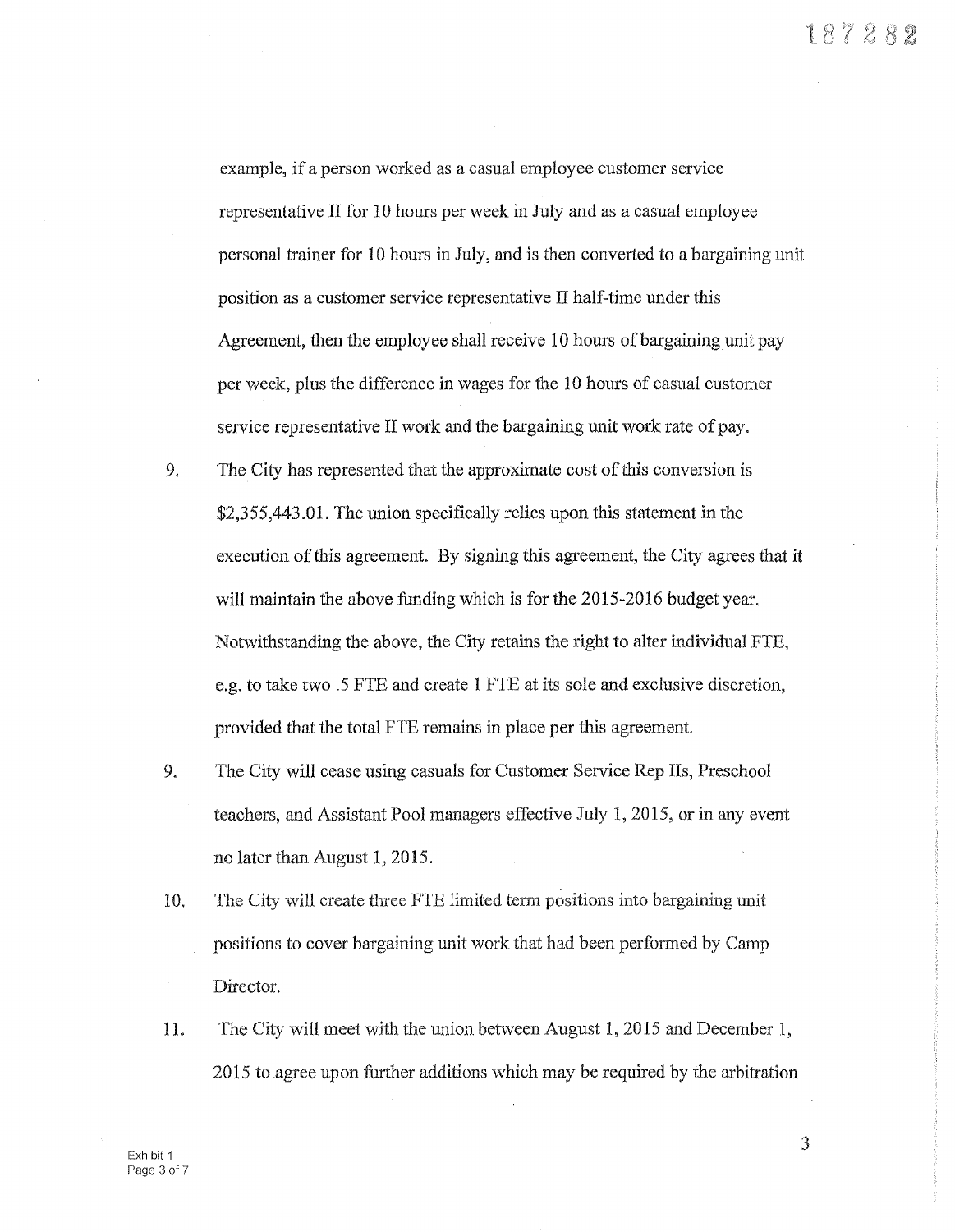award, per the parties previous discussions, as well as to agree upon job descriptions which better delineate bargaining unit work

- 12. As a quid pro quo for the above, the union agrees it will hold the City harmless from a demand in the above-referenced compliance discussions to include job titles that do not include the regular consistent performance of bargaining unit work. At the time of execution of this agreement, the parties anticipate that these jobs will include lifeguards, swim instructors, water fitness instructors (except for when upgraded to do programming as Recreation Leaders), Arts instructors, class instructors, fitness attendants, and fitness instructor assistants.
- 13. The parties specifically agree that this agreement does not represent the entirety of actions which the City is required to undertake under the arbitration award, The parties further stipulate that this agreement relates solely to the question of the implementation of the arbitration award and shall not be used for any other purpose. Between now and December l, 2015, the parties agree that the union will not file any new grievances or an unfair labor practice for any seasonal/casual employee performing bargaining unit work except as specifically stated herein. The city agrees that the timeline for any unfair labor practice compliance proceedings or grievances as to the use of seasonal/casual employees performing bargaining unit work except as stated herein shall start on December 1, 2015.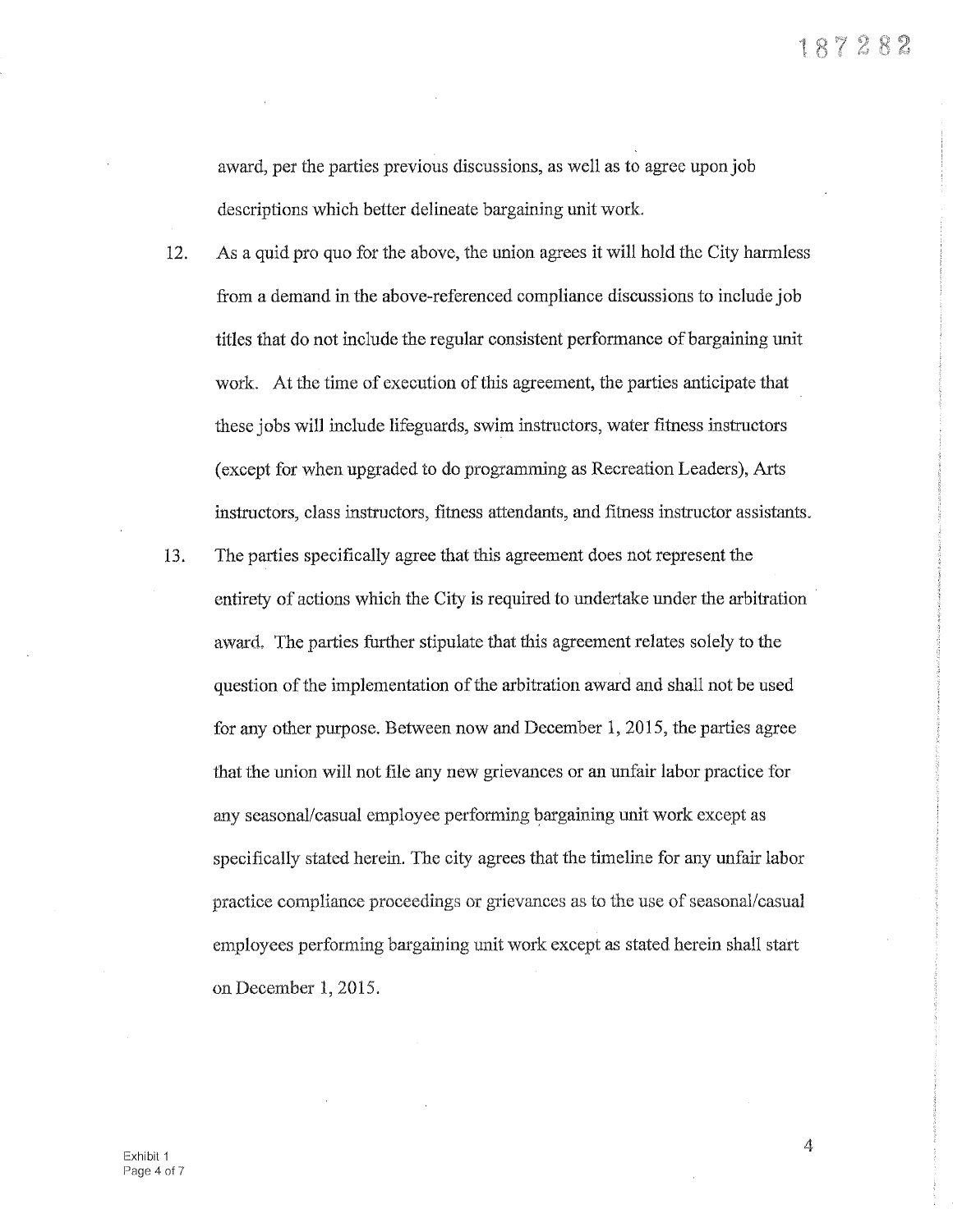14. The parties agree that this is the complete agreement between them and that is contractual and not a mere recital. The parties further agree that a signature via

facsimile shall be enforceable and effective as if it were an original signature.

Warren Junknez For Mike Abbuté

Date

 $July$   $16$ ,  $2015$ 

Date

 $\frac{1}{2} \int_{-\infty}^{\infty} f(x) \, dx \leq C_1 \int_{-\infty}^{\infty} f(x) \, dx$ 

 $Da+_{\varphi}$ .

for: Laborers Local 483

Senra Karovicky

For: Bureau of Human Resources

JAREK 800

for: City Attorney's Office

<u>July 17, 2015</u> Date.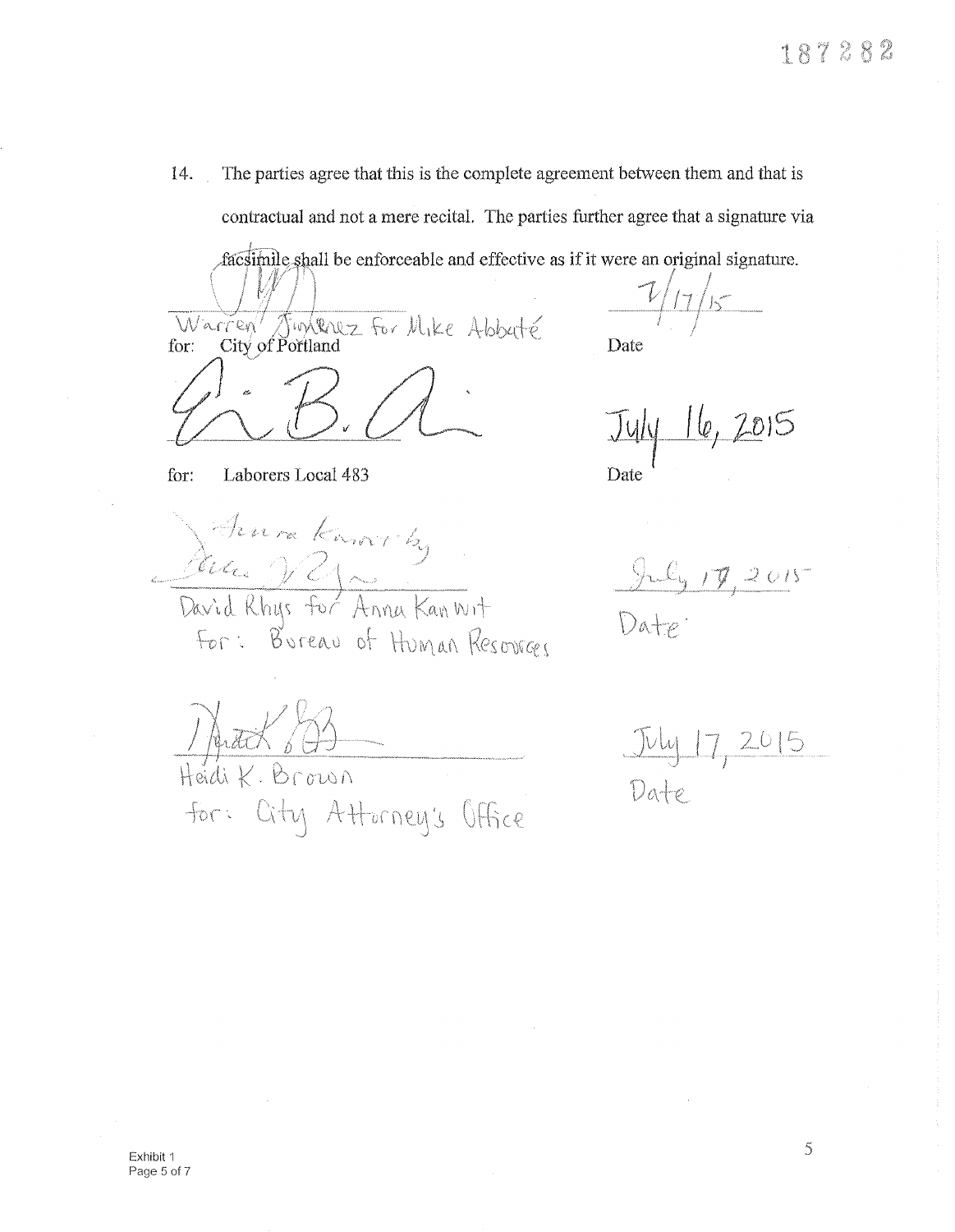# **PHASE ONE** July 6, 2015 POSITION CONVERSION SUMMARY

## FACILITY BASED

### Customer Service Representative II:

The CSR ll's are front desk staff responsible for providing customer service to anyone who enters the building or calls the office seeking Information or assistance. Additionally, the CSRll is responsible for managing work flow at the front desk, & communicating messages *to* building staff. The customer service center in the Portland Building also has CSR ll's.

Convert the number of current hours of seasonal CSR II used into Permanent PTE & FTE, while balancing peak needs in programs and facilities.

Converting 49,053 of current seasonal hours to the following:

| 11 |          | Permanent F/T     |
|----|----------|-------------------|
| 15 | <b>X</b> | Permanent 3/4 P/T |
| 11 |          | Permanent 1/2 P/T |

Total cost to make this conversion occur: \$1,302,653

#### Assistant Pool Managers:

Assists the Pool Manager In the operation of the pool facility including prepare assignments, supply instructors with materials, plan program activities, help train and evaluate staff and respond to guest concerns. Supervise the collection and banking of all receipts. Submit cash collection report daily.

Convert the number of current hours of Assistant Pool Managers into Limited Duration (LTD) Recreation Goordinalors (Upgrade) EHs for the Summer season. Converting 10,560 of current seasonal hours vo the 22 Ltd Duration FTE

Total cost to make this conversion occur: \$253,885

### PROGRAM BASED

#### Preschool Instructor:

Responsible for creating, planning, implementing and instructing. for children under 6. Provide healthy, safe environment for children to learn.

Convert the number of current hours of Preschool used into Permanent PTE & FTE, while balancing peak needs In programs and facilities.

Converting 27,412 of current seasonal hours to the following:

- 1 Permanent Frr
- 15 Permanent 3/4 P/T
- 8 Permanent 1/2 P/T

Total cost to make this conversion occur:  $$751,228$  **EXHIBIT**